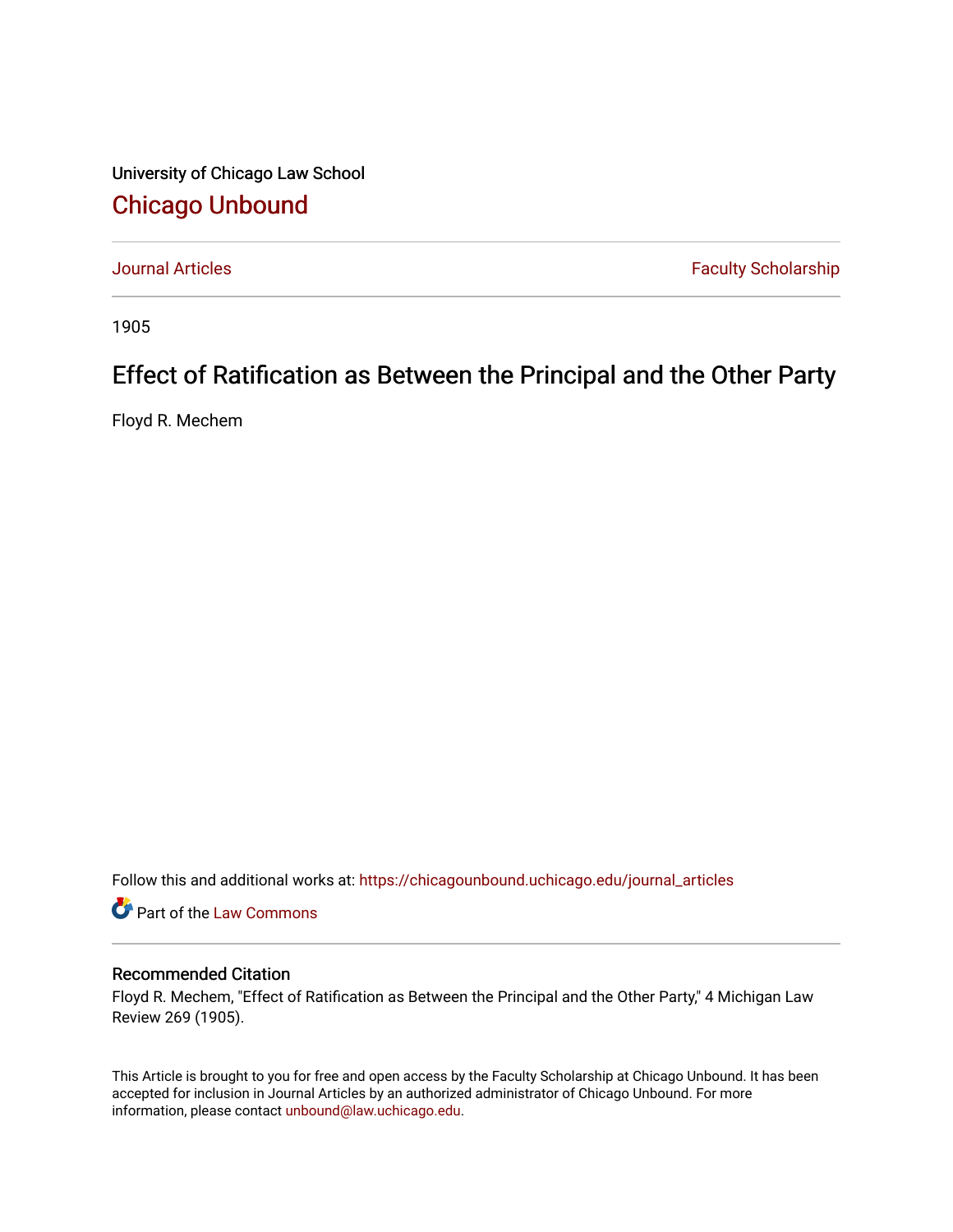## THE **EFFECT** OF RATIFICATION **AS** BETWEEN THE PRINCIPAL **AND** THE OTHER PARTY\*

**T** HE question of the effect of ratification as between the principal and the other party to the transaction involves two aspects:  $a$ . What are the rights of the other party against the principal based upon the ratification? *b.* What rights does the principal by his own ratification acquire against the other party to the transaction ratified? Each of these also may be considered from the standpoint of actions based upon contract or sounding in tort.

#### A. OTHER PARTY AGAINST PRINCIPAL.

The aspect presented when the other party is seeking to enforce rights against the principal based upon his ratification of an unauthorized act is the typical one. In this field, the doctrine of ratification had its origin. Here it has full sway. The great majority of the cases upon the subject involve this form of it. Two general classes of cases are found: those involving some kind of liability in contract, and those based upon tort.

## *i. In Contract*

Where a contract has been made by one person in the name of another, of a kind that the latter might lawfully make himself, and the only defect is the lack of authority on the part of the person acting, the subsequent ratification of that contract, while still in that condition, by the person on whose behalf it was made and who is fully apprised of the facts, operates to cure that defect and to establish the contract as his contract as though he had authorized it in the first instance. From this time on, he is subject to all the obligations that pertain to the transaction in the same manner and to the same extent that he would be had the contract been made originally by him in person, or by his express authority. The other party therefore may demand and enforce on the part of the principal the full performance of the contract entered into by his agent.<sup>1</sup> If the contract of the agent was tainted or procured by fraud, the principal by ratification assumes ordinarily responsibil-

**<sup>\*</sup>This article has been adapted from the forthcoming second edition of the writer's treatise on the Law of Ageney-a fact** which **may serve to explain some peculiarities of form.**

**I No attempt is here made to gather together the cases upon this subject. They will be found** in **any of the text books upon the law of agency.**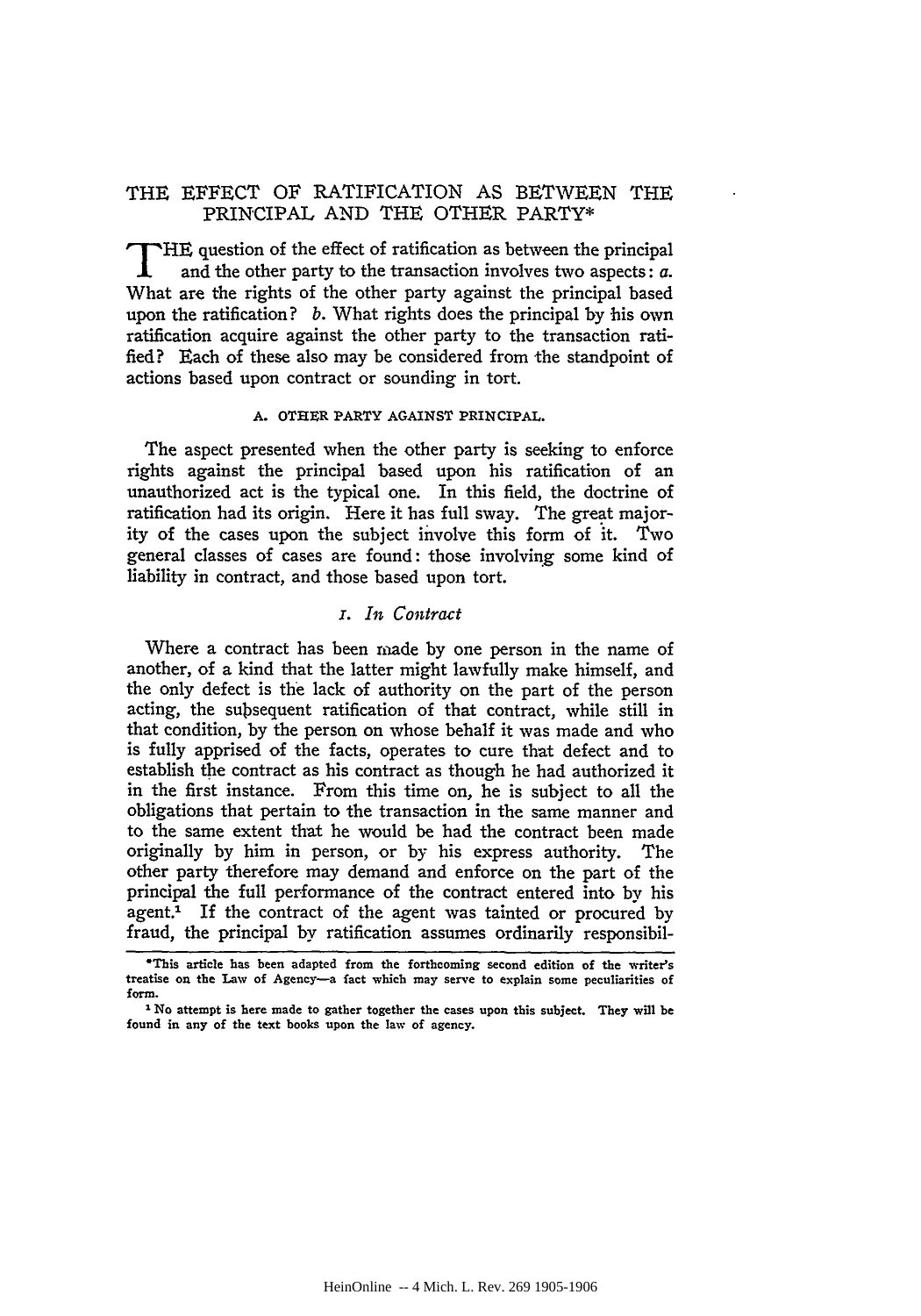ity for the fraud.<sup>2</sup> Statements of admissions made, or knowledge possessed, by the agent which would charge the principal if the agent had been previously authorized, will charge him after the relation has been established by ratification.3 It is unnecessary to cite instances of this. Whatever may be said of the obligations of the principal, applies, in general, as well to one who became such by ratification as to one who was such by original agreement.

In order that these results shall ensue, however, it is essential that the contract shall have been made on account of the person ratifying, and that he shall have had full knowledge of the facts. The attempted contract must also still continue, for there must be something to ratify; it must still be capable of performance on both sides, for clearly the other party cannot call upon the principal to perform when performance of his own correlative obligations has become impossible; and the attitude of the parties must have remained unchanged, for the principal cannot be compelled to assume relations to new parties to any greater extent than the contract originally contemplated.

# **2.** *In Tort.*

The doctrine of liability by ratification in tort cases is abundantly established. Indeed this seems to have been the earliest form of it. By whatever methods the act be adopted and approved, the principal becomes liable for the tort as .though he had previously directed it. And it is not always necessary that the approval shall look to the particular act. In the case of master and. servant, for example, if the approval establishes the relation, the master 'becomes responsible for any torts committed within its scope for which he would have been responsible had the relation been regularly created. As said in such a case,<sup>4</sup> "The ratification goes to the relation and establishes it *ab initio.* The relation existing, the master is responsible for torts which he has not ratified specifically just as he is for those which he has not commanded, and as he may be for those which he has expressly forbidden."

Ratification in tort cases. is a distinct gain to the other party, giving him a remedy against the principal while not depriving him of his remedy against the wrong-doer himself.

### B. PRINCIPAL AGAINST **THE** OTHER PARTY

Where, however, instead of the ordinary case wherein the third person is endeavoring to hold the principal on the ground of the

<sup>2</sup>**See National Life Ins. Co. v. Minch,** *53* **N. Y. 144; Elwell** v. **Chamberlin, 3 N.** *1.* **611; Smith v. Tracy, 36 N. Y.** *79;* **Lane** v. **Black,** 21 **'W. Va. 617.**

<sup>&</sup>lt;sup>3</sup> Lampkin v. First Nat. Bank, 96 va. 487, 23 S. E. 390.

<sup>4</sup> **Dempsey v. Chambers, I54 Mass. 330, 28 N. E.** *279, 26* **Am. St. Rep. 249.**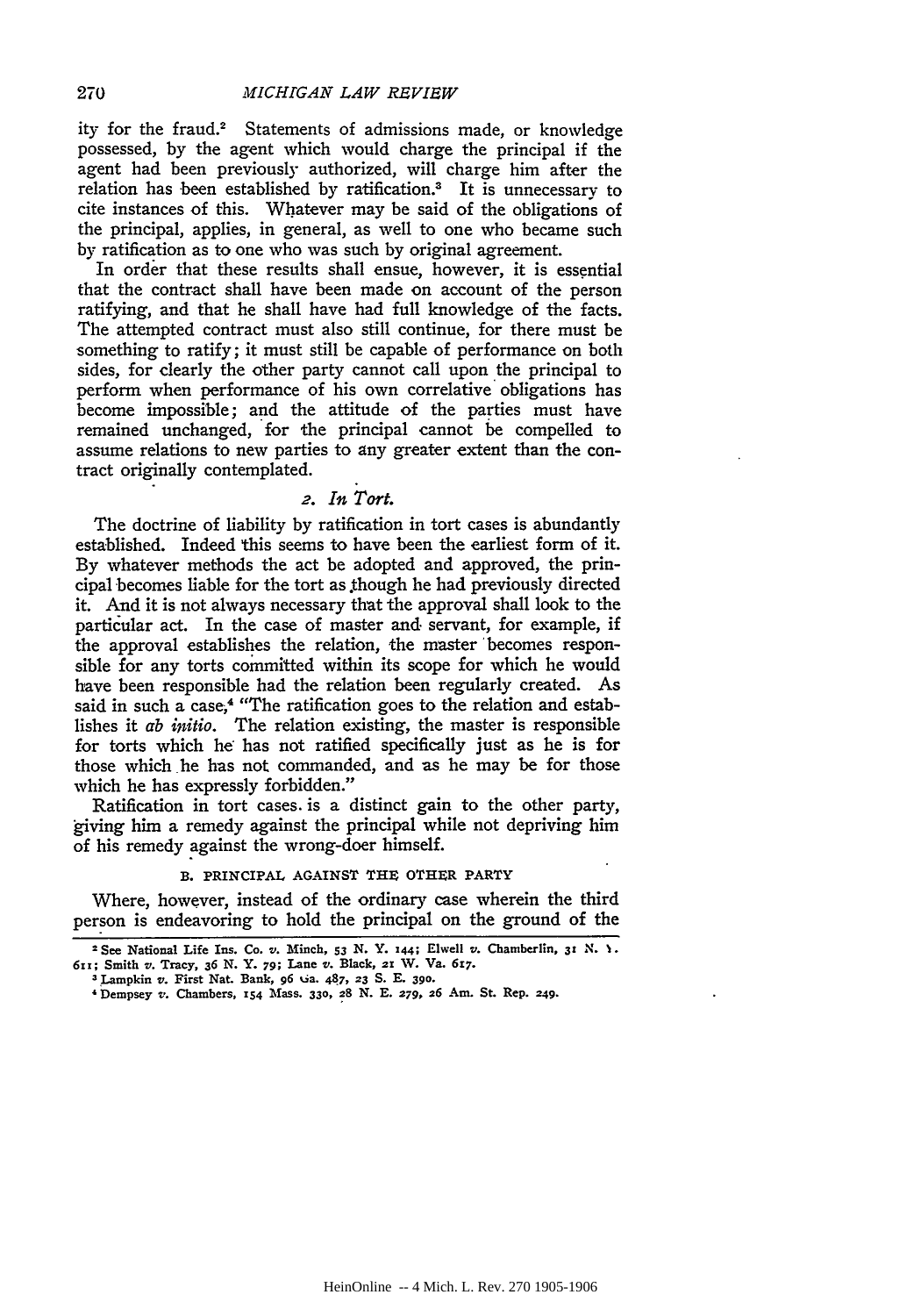latter's ratification of the act, the principal takes the initiative and attempts, by means of his ratification, to build up and enforce affirmative rights against the other party, different considerations apply. Does the doctrine of ratification work both ways? May the principal avail himself of it for his benefit as well as the other party? It will be convenient to discuss this question under the three heads of (I) Contracts, (2) Torts, and **(3)** Other acts creating rights or duties.

## *i. In Contract*

*May principal ratify and enforce unauthorized contract?-Where* the contract made **by** an unauthorized agent involves mutual acts of performance, the other party who, in reliance upon the principal's ratification, has called upon the latter to perform or who has accepted performance from him, must also assume responsibility for the duties of performance which the contract imposes upon himself; and there can be no doubt that the principal who has thus performed or stands ready to perform in pursuance of such a demand, may require the other party to perform on his part.<sup>5</sup>

But where acts are to be done upon but one side only and that the other side, or where the acts first due are those of the other party, or. where acts of performance are contemporaneously due, may.the assumed principal who deems the contract advantageous to himself voluntarily come forward, declare his approval, promise or tender performance on his side, as the contract may require, and insist upon performance by the other party? If so, within what time and subject to what conditions?

Before the principal has acted, the matter stands in this condition: Here is what was intended to be and what purports to be, not an option or an offer, but a *contract* between parties. One of these parties—the principal—is not bound by it, or, at least, he may repudiate all liability. Is the other party bound? What is the consideration for his promises? Where is the mutuality? May he withdraw? If he is not then bound, may the principal approve the contract and, without any further act or assent on the part of the other, hold the latter to its performance? If the other party, before the principal has acted, discovers the lack of authority and expressly dissents, may he still be held if the principal is willing to ratify?

Or, again, suppose that, before the principal has intervened, the other party and the agent have consented to undo what has been done; may the principal nevertheless ratify and enforce the contract?

**Soames v. Spencer, i D. & R. 32; Hammond v. Hannin, 21 Mich. 374,** 4 **Am. Rep.** 490; **Andrews v. Aetna** *L.* Ins. **Co., 92 N. Y. 596.**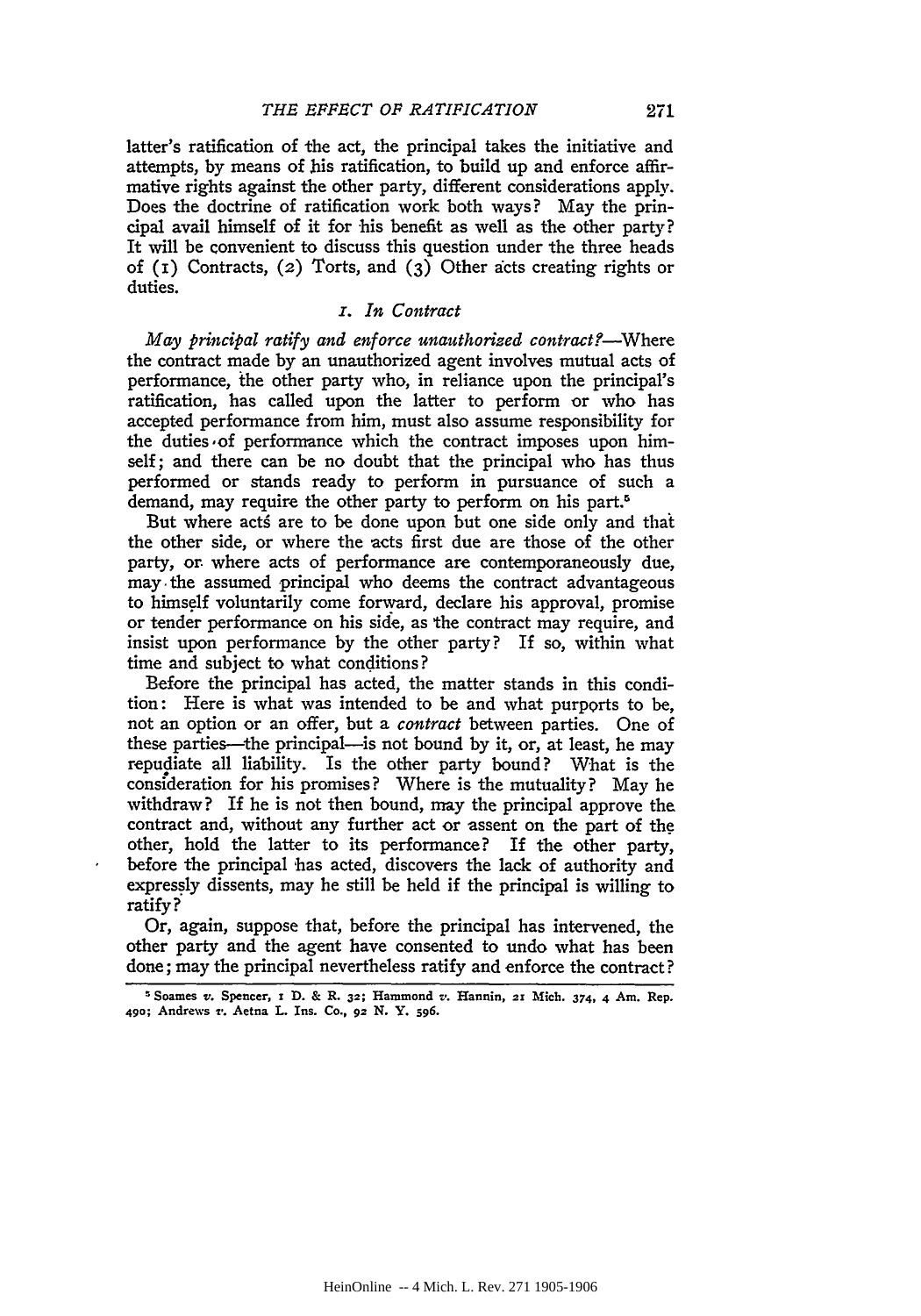These questions have recently aroused much interesting discussion,<sup>6</sup> though the cases which are directly in point are comparatively few.

It will conduce to convenience to dispose of the question last suggested first.

*If agent and other party have previously consented to cancel the contract.-Before* the principal has intervened to ratify the contract, may the agent and the other party consent to cancel it in such wise as to prevent 'subsequent ratification? If the contract were an authorized one, of course the agent could not cancel it, but it is as yet unauthorized. The agent here is usually an interested party. If he has made a contract without authority, he ordinarily incurs a personal liability. Suppose then that, having made a contract in good faith which he believed he had authority to make, he discovers that he had no such authority: May he go to the other party, explain the situation, and, with the latter's consent, undo what has been done at least so far as to release the agent? This question seems not to have been adjudicated, but no doubt can exist that this may be done. **I**

But may the agent and the other party **by** their consent release the latter from any future liability to the principal? Mr. WHARTON has expressed the view, relying upon German authorities, that this may not be done.<sup>7</sup> But the English courts seem to hold that it may be. Thus where a former agent without authority had paid a debt for his former principal, but afterwards and before the latter had ratified it went to the latter's creditor and requested him to return the money, which he did and then sued the principal, it was held that the latter could not by ratifying avail himself of the payment in defense.8 *"Prima fdcie,"* said **KrLIY,** C. B., "we have here a ratification of the payment by the defendant's plea; but whether the payment was then capable of ratification depends on whether previously it was competent to the plaintiff and Southall [the agent], apart from the defendant, to cancel what had taken place between them. I am of opinion that it was competent to them to undo what they had done. The evidence shows that the plaintiff received the money in satisfaction under the mistaken idea that Southall had authority from the defendant to pay him. This was a mistake in fact, on discovering which he was, I think, entitled to return the money, and apply to his debtor for payment. If he had insisted

272

**<sup>0</sup> See, for example, note in 5 Am. St. Rep. 109; 24** *American Law* Review, **580;** 25 **id. 74; 9** *Harvard* **Law** *Review,* **6o; 35** *American Law Review,* **864.**

**Wharton on Principal and Agent,** § **76, citing Seuff. Archiv. XIV., pp. 20, 2x1; Windschied, Pandektenrecht,** § **74.**

**s** Walter *v.* **James, L. R. 6 Exch. 124.**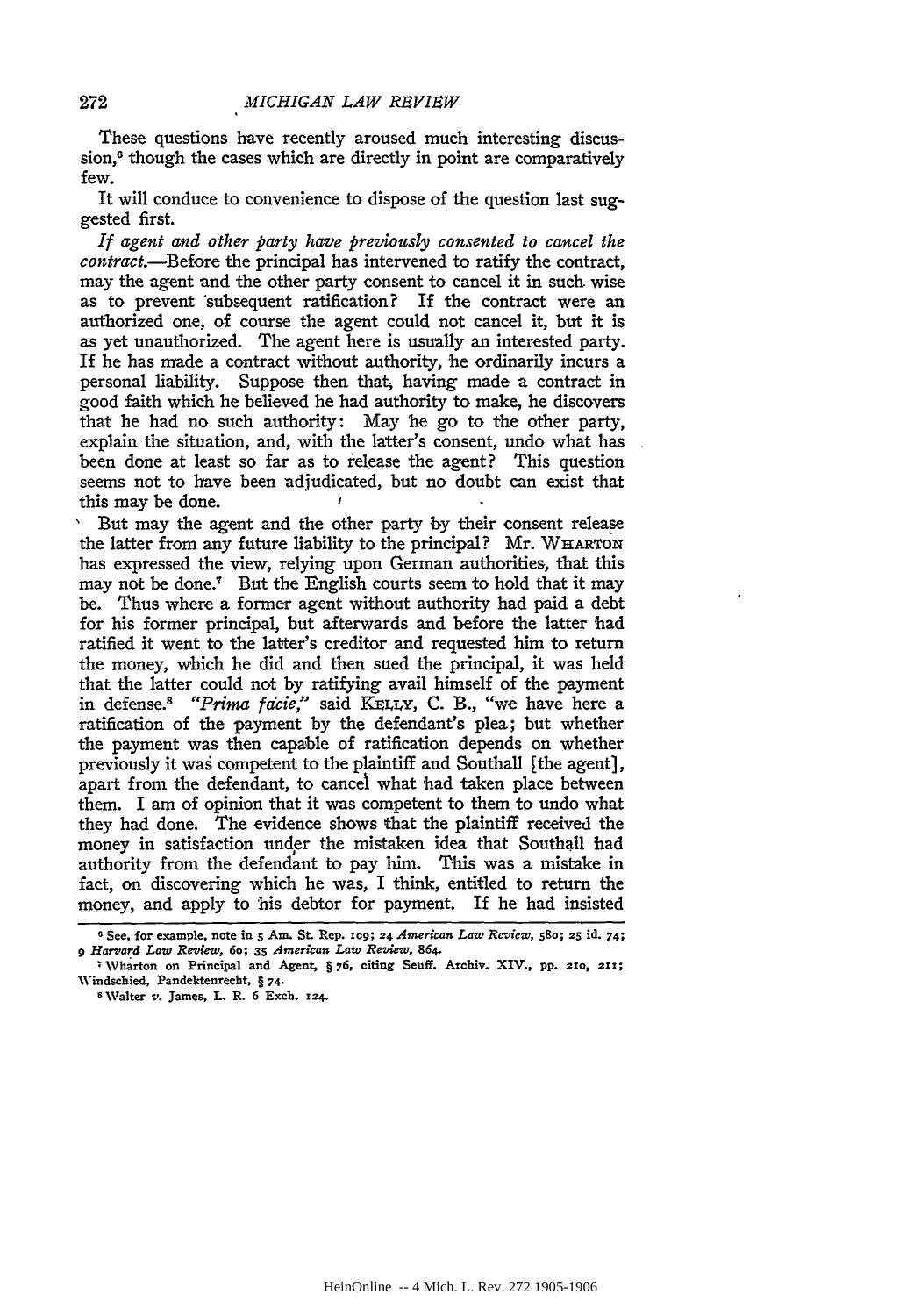on keeping it, the defendant might at any moment have repudiated the act of Southall, and Southall would then have been able to recover it from the plaintiff as money received for Southall's use. I am, therefore, of opinion that the plaintiff, who originally accepted this money under an entire misapprehension, was justified in returning it, the position of the parties not having been in the meantime in any way altered, and that the defendant's plea of payment fails."

So in a New York case it was held that a person who had voluntarily procured insurance for his own and another's benefit might, before the latter had ratified the act, cancel or surrender the policy. "So long as the option of the owner of the goods to adopt or reject the policy continues, so long must the absolute control of the agent over the policy renain."9

*If agent and other party have done nothing to cancel the contract.* -Returning now to the other question. Where no such act of the agent has intervened, what is the right of the principal to ratify and enforce the contract against the other party? Conceivably the other party in the meantime may have remained passive, or he may, before or after the principal's attempted ratification, have himself sought to escape the contract. So far as the adjudicated cases go upon this question, they represent three distinct views which will now be considered.

*-The Wisconsin cases.-The* earliest cases involving this precise question arose in Wisconsin,<sup>10</sup> and that court has denied that ratification alone can in such a case suffice to charge the other party. Referring to the general principle that subsequent ratification is equivalent to a prior authority, the court declares it to be inaccurate as a rule of universal application. "The inaccuracy consists in not properly distinguishing between those cases where the subsequent act of ratification is put forth as the *foundation of a right in favor* of the party who has ratified, and those where it is made the basis of a demand *against* him. There is a broad and manifest difference between a case in which a party seeks to avail himself, by subsequent assent, of the unauthorized act of his own agent, in order to enforce a claim against a third person, and the case of a party acquiring an inchoate right against a principal by an unauthorized act of his agent to which validity is afterwards given by the assent -or recognition of the principal. The principal in such a case may,

**<sup>9</sup> Stillwell v. Staples, x9 N.** *Y.* **401.**

<sup>20</sup> **Dodge v. Hopkins,** 14 **Wis. 630, affirmed in Atlee v. Bartholomew, 69 Wis. 43, 33 N. W. xxo, 5 Am. St. Rep. 103. Similar views were also expressed in Clews v. Jamieson, 89 Fed. Rep. 63, but they were overruled in 182 U. S. at p. 483. See also Wilkinson v.** Heavenrich, 58 Mich. 574, 26 N. W. 139, 55 Am. Rep. 708; Wilkinson v. Harwell, 13 **Ala. 66o.**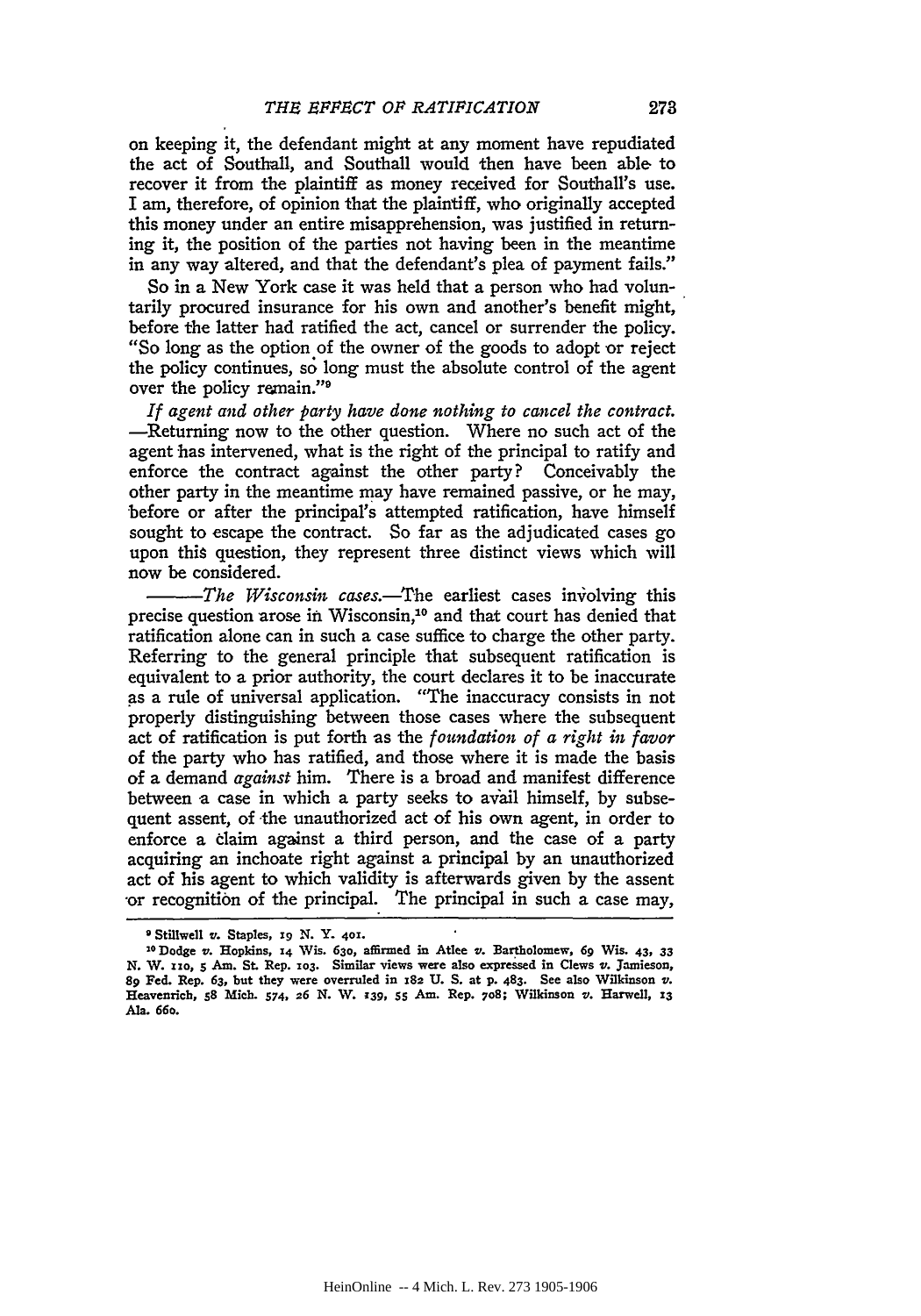by his subsequent assent, bind himself, but, if the contract be executory, he cannot bind the other party. The latter may, if he choose, avail himself of such assent *against* the principal, which if he does, the contract, by virtue of such *mutual* ratification, becomes *mutually* obligatory. There are many cases where the acts of parties, though unavailable for their own benefit, may be used against them."

*-The English cases.-In* 1889, the question came before the English Court of Appeal in *Bolton Partners v. Lambert." It* appeared that the defendant had written to one Scratchley, who was managing director of an incorporated company, an offer to lease certain works belonging to that company. Scratchley replied that he would refer the offer to the directors. Before the directors met there was a meeting of "the works committee" of the directors, of which Scratchley was a member, and this committee voted to accept the offer. This committee, however, had no such power. Scratchfey then wrote to the defendant saying that the directors had accepted his offer, and that the company's solicitor would prepare the papers. While correspondence over the form of the documents was pending, the defendant wrote withdrawing his offer, though not upon the ground of Scratchley's want of authority. Afterwards the board of directors met and formally ratified Scratchley's letter of acceptance, and, the defendant refusing to go on, this action for specific performance was instituted. The defence was the lack of mutuality and the withdrawal of the offer before acceptance. KEKEWICH, J., granted the relief prayed for, saying: "The doctrine of ratification is this, that when a principal on whose behalf a contract has been made, though it may be made in the first instance without his authority, adopts it and ratifies it, then, whether the contract is one which is for his benefit and which he is enforcing, or which is sought to be enforced against him, the ratification is referred to the date of the original contract, and the contract becomes, as from its inception, as binding on him as if he had been originally a party."

The case went to the Court of Appeal, where the judgment was affirmed. Corron, L. J., said: "The rule as to ratification by a principal of acts done by an assumed agent is that ratification is thrown back to the date of the act done, and that the agent is put in the same position as if he had had authority to do the act at the time the act was done by him.  $* * * I$  think the proper view is that the acceptance **by** Scratchley did constitute a contract, subject to its being shown that Scratchley had authority to bind the company.12 If that was not shown there would be no contract on

274

**<sup>&</sup>quot;Bolton Partners v. Lambert, 41 Ch. Div. z95.**

<sup>12</sup>What **was it in the** meantime?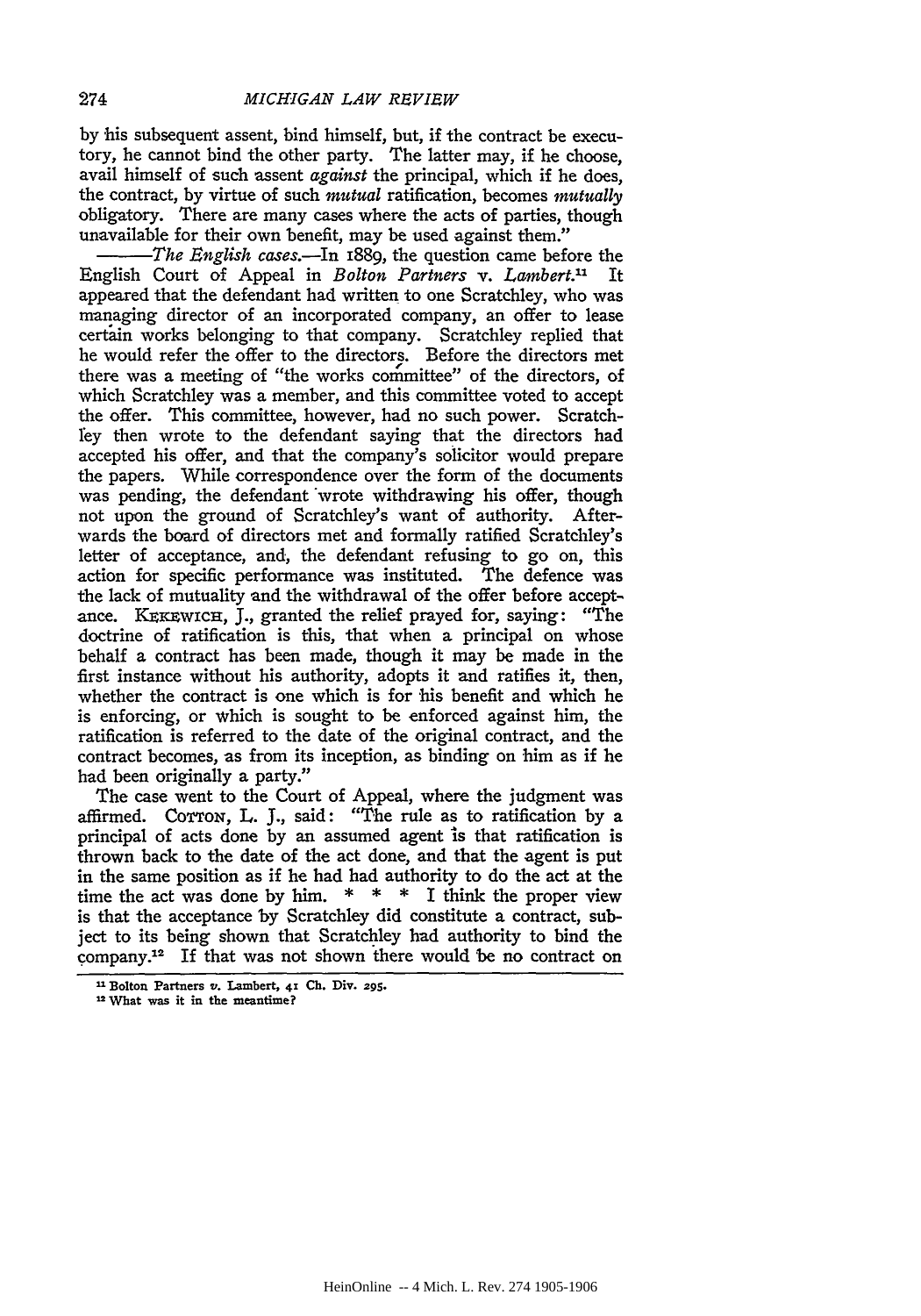the part of the company, but when, and as soon as authority was given to Scratchley to bind the company, the authority was thrown back to the time when the act was done by Scratchley, and prevented the defendant withdrawing his offer, because it was then no longer an offer but a binding contract."<sup>13</sup>

LINDLEY, L. J., said: "The question is what is the consequence of the withdrawal of the offer after acceptance by the assumed agent but before the authority of the agent has been ratified? Is the withdrawal in time? It is said on the one band that the ordinary principle of law applies, viz., that an offer may be withdrawn before acceptance. That proposition is of course true. But the question is—acceptance by whom? It is not a question whether a mere offer can be withdrawn, but the question is whether, when there has been in fact an acceptance which is in form an acceptance by a principal through his agent, though the person assuming to act as agent has not then been so authorized, there can or can not be a withdrawal of the offer before the ratification of the acceptance? I can find no authority in the books to warrant 'the contention that an offer made, and in fact accepted by a principal through an agent or otherwise, can be withdrawn. The true view on the contrary appears to be that the doctrine as to the retrospective action of ratification is applicable."

LOPES, L. J., said: "If there had been no withdrawal of the offer this case would have been simple. The ratification by the plaintiff would have related back to the time of the acceptance of the defendant's offer by Scratchley, and the plaintiffs would have adopted a contract made on their behalf. It is said that there was no contract which could be ratified, because Scratchley at the time he accepted the defendant's offer had no authority to act for the plaintiffs. Directly Scratchley on behalf, and in the name of the plaintiffs, accepted the defendant's offer, I think there was a contract made by Scratchley assuming to act for the plaintiffs, subject to proof by the plaintiffs that Scratchley had that authority. The plaintiffs subsequently did adopt the contract and thereby recognized the authority of their agent Scratchley. Directly they did so the doctrine of ratification applied and gave the same effect to the contract made by Scratchley as it would have had if Scratchley had been clothed with a precedent authority to make it. If Scratchley had acted under a precedent authority the withdrawal of the offer by the defendant would have been inoperative, and it is equally inoperative where the plaintiffs have ratified and adopted the contract of the agent. To hold otherwise would be to deprive the

**<sup>1</sup>s In the meantime, what? "If merely** *in* offer, **why not revocable?**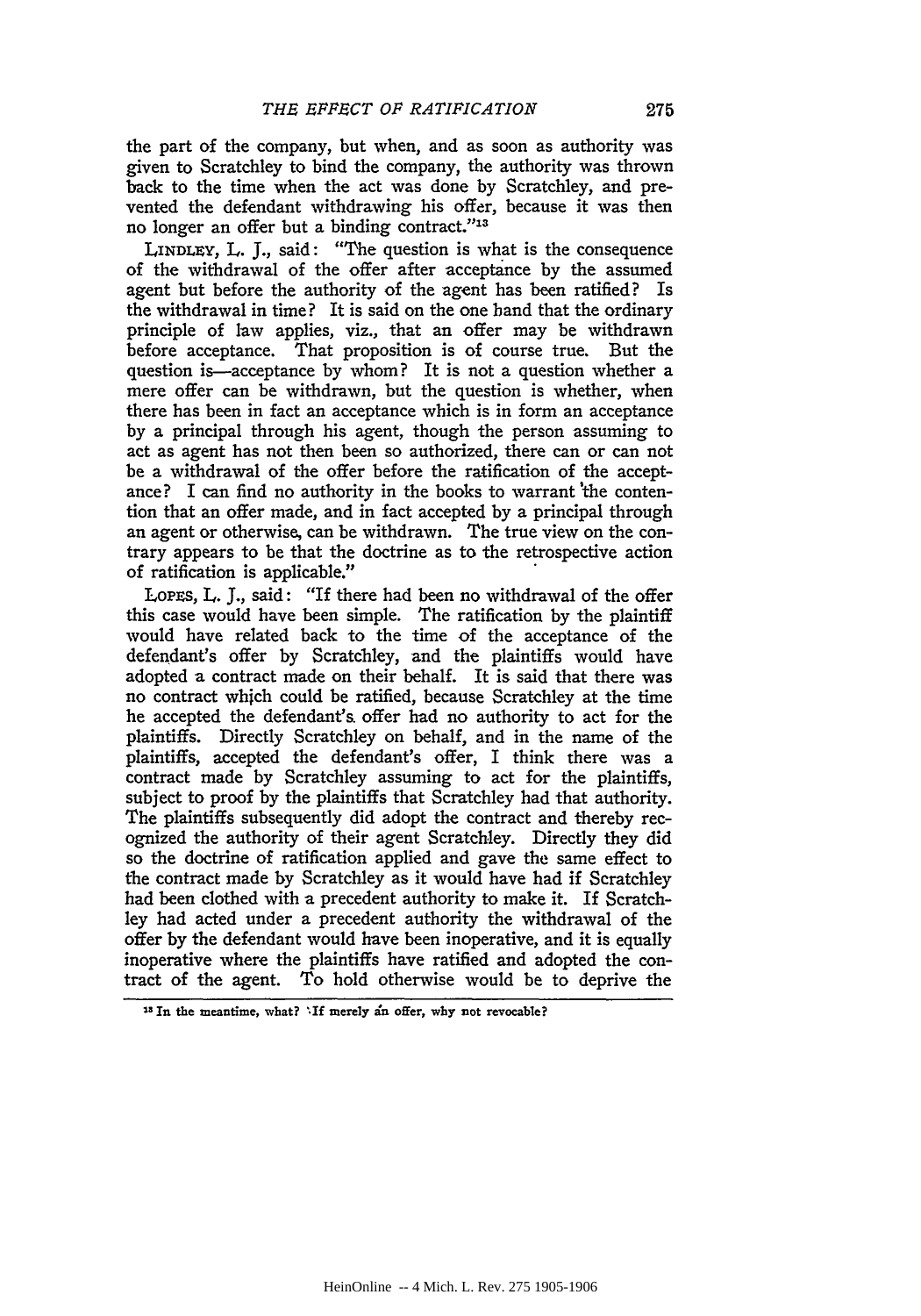doctrine of ratification of its retrospective effect. To use the words of Baron MARTIN in *Brook v. Hook.'4* the ratification would not be 'dragged back as it were, and made equipollent to a prior command."

*Bolton Partners v. Lambert* has been affirmed in later cases<sup>15</sup> in the same court, though one of the judges who concurred in it gave an explanation of it not to be reconciled with the opinions in the original case. Its doctrine that there may be ratification notwithstanding a previous attempt at withdrawal by the other party, has, however, been criticised by judges of lower courts,<sup>16</sup> nevertheless bound by it, by magazine and text writers, $17$  and by Lord Justice Fry in a note added for that purpose to his Treatise on Specific Performance.<sup>18</sup> As stated by the latter, "It seems to follow from it that the intervention of a mere stranger may prevent a person who has made an offer from withdrawing that offer until it be seen whether the person to whom it is made will ratify it or not, and consequently places that person in the difficult position of neither having a contract nor a right to withdraw an offer. An offer made to a principal may be withdrawn: an offer made to a person who professes to be an agent but is not, cannot be withdrawn; so that the person making the offer is worse off in the latter than the former case." "To hold him (the other party) bound with perhaps the market rising," says another writer.<sup>19</sup> "while the principal is free to ratify or reject, is to place him at an undeserved disadvantage."

The later cases have attached an obviously just limitation that the ratification must take place within a reasonable time, a matter here, as elsewhere, depending upon the circumstances of each case.<sup>20</sup> *-Severd American cases declare a contrary rule.-The* rule that the principal can ratify even after the other party has attempted

to withdraw is denied in several American cases. In one of the most recent,<sup>21</sup> one Simcock, acting as agent for complainant, but without written authority, entered into a contract to sell land to defendant. "It needs no citation of authorities to show that this contract was void under the statute of frauds. and did not bind

**21 Baldwin** *v.* **Schiappacasse, 1o9 Mich.** *7o,* **66 N. W. togi. See also Cowan v. Curran, - Ill. -,** *75* **I. E. 322.**

<sup>&</sup>lt;sup>14</sup> Brook v. Hook, L. R. 6 Exch. 96.

**<sup>15</sup> See** *In re* **Portuguese Consolidated Copper Mines; Steele's Case, 42 Ch. D. s6o; Same, Bosanquet's Case, 45 Ch. D. x6;** *In re* **Tiedemann [T899J 2** *Q.* **B. 66.**

**<sup>10</sup> See per NoRTH, J., in Bosanquet's** Case, *supra.* **See** also **per CHITTY, J., in Dibbins**

*v.* **Dibbins [896],** 2 **Ch. 348. 12 See** *5 Law Quar. Review,* 441; **9** *Har.. Law Review,* **40.**

**Is Appendix, Note A.**

**<sup>&</sup>quot;0** *5 Law Quar. Reyjew, 441.*

<sup>20</sup> **See, per BowE!, L. J., in Bosanquet's Case,** *supra.*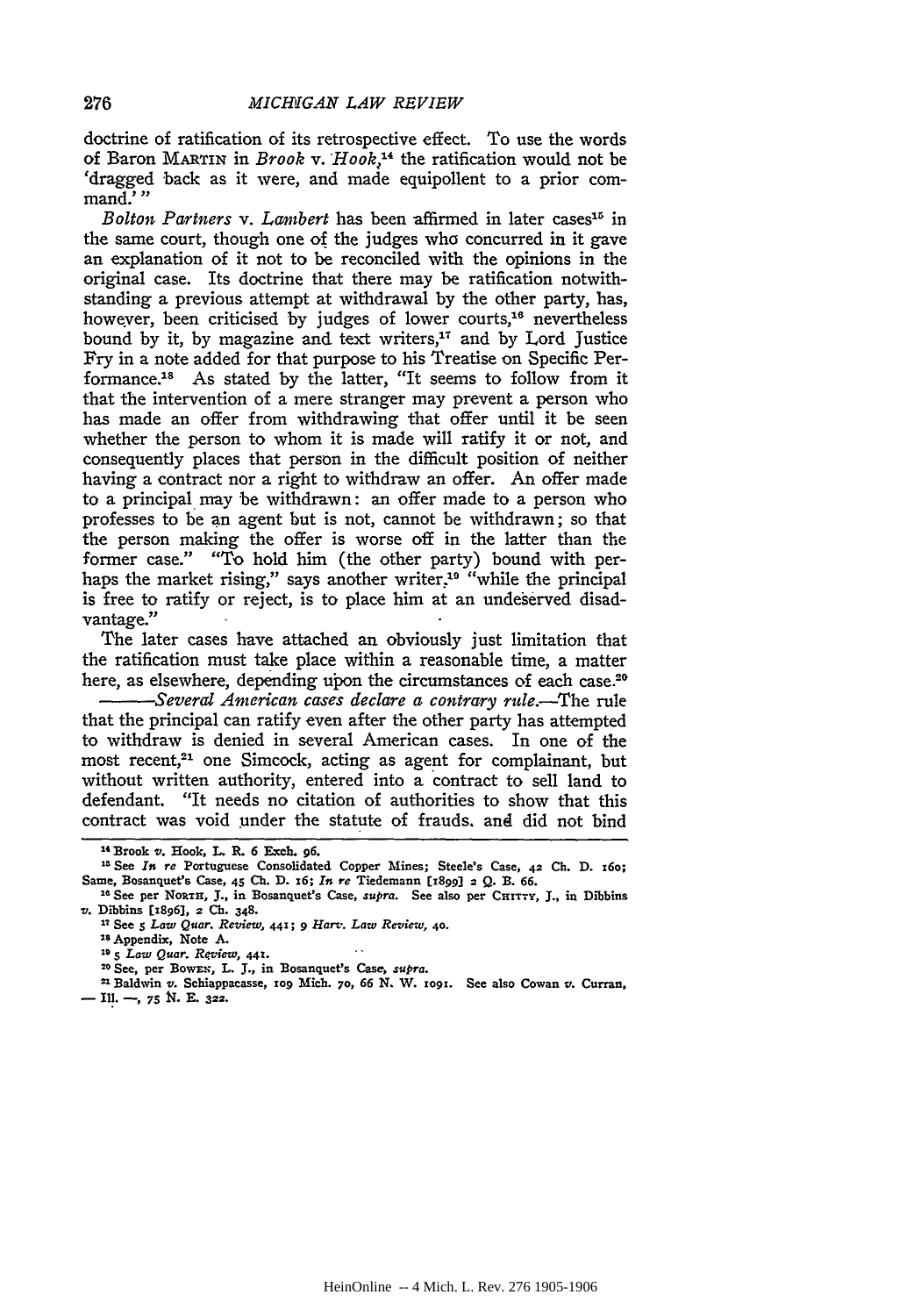either complainant or defendant, until complainant had ratified the act in some manner which would take it out of the statute." Defendant tendered compliance, but complainant insisted upon other terms to which defendant would not assent. After further negotiation, complainant declared that if the matter was not closed by a certain hour he "should call the deal off," to which the defendant replied, "If that is so, all right," and the parties separated. After this, complainant tendered a deed and signed a paper ratifying the act of Simcock and handed it to him. This document, however, was never shown to the defendant, and, said the court, "of course, was not binding upon him."<sup>22</sup> The complainant then insisted that a sale had taken place and filed this.bill to enforce a vendor's lien. The bill was dismissed. Said the court: "Until complainant has placed himself in such a position that defendant could enforce the contract against him, he was not in position to enforce it against the defendant. Until that was done, there was in fact no contract binding upon. either party, and the defendant was at liberty to withdraw.<sup>23</sup> After such withdrawal, the complainant could not bind the defendant by any act of ratification. The paper executed by Simcock and the defendant was not a continuing offer to purchase, which might at any time be accepted by the complainant. It purported to express the terms of an agreement of sale, void because there was no written authority to make it, and incapable of being ratified after the refusal of the defendant to be bound by it."

In a case before the Appellate Court in Illinois<sup>24</sup> it appeared that the plaintiff had authorized one Evans, a broker, to buy oats, not stating the grade, and thereby, as the court held, authorizing only the purchase of the usual grade, No. 2. The broker contracted with defendant for the sale of "cool and sweet" oats, an inferior grade. The broker advised the plaintiff that he had bought of defendant "mixed oats" to arrive "cool and sweet," at a certain price. There was no such grade of oats as "mixed oats," and therefore, the court held, grade No. 2 must be inferred. Plaintiff then wrote directly to defendant confirming the purchase of "grade 2, mixed'oats." Defendant immediately replied that he had not offered to sell oats of grade **No. 2** and withdrew his offer of the "cool and sweet" oats. Plaintiff then wrote confirming the purchase of the

Citing **Dickinaon** v. Wright, **56** Mich. **42. <sup>23</sup>**Citing **Por.** Cont. § 166; Duvall v. Myers, **2 Md. Ch. 405; Bodine v.** Glading, 21 **Pa.** *50,* **59 Amn. Dec. 749.**

<sup>2&#</sup>x27;Gregg v. Wooliscroft, **52** Ill. **App. 214.** See also Cowan v. **Curran, -** Ill. **-, 75 N. E. 322.** Where an agent without authority sells lands to a purchaser who enters and **makes improvements,** and **the principal on learning of the sale disapproves of it,** where**upon the buyer abandons** the **land, toe principal cannot afterwards ratify and enforce the contract: Wilkinson v. Harwell, 13 Ala. 66o.**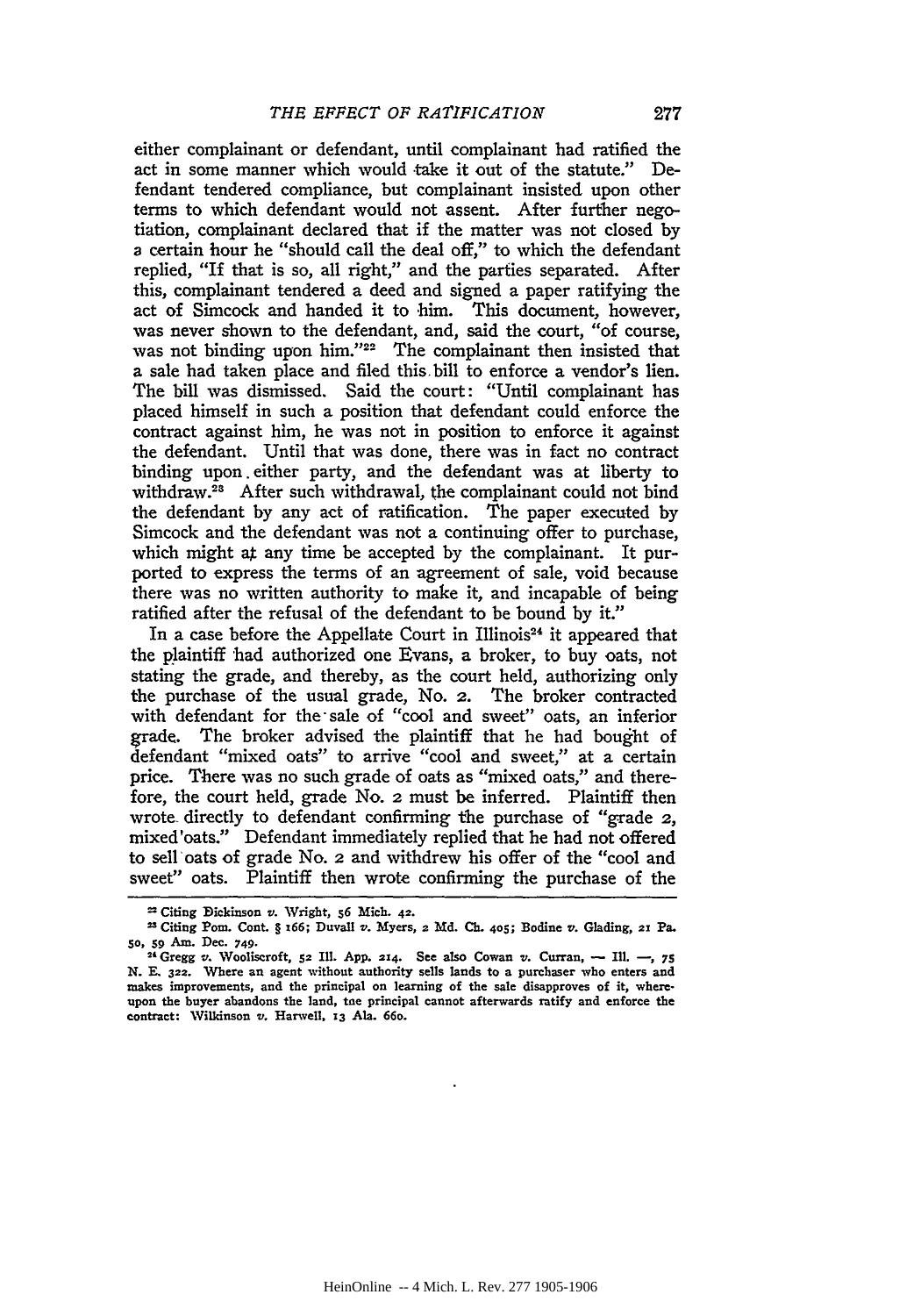oats as "cool and sweet," but defendant refused to recognize a contract or deliver the oats. The action was for damages, and in the Circuit Court the plaintiff recovered, but this judgment was reversed on the defendant's appeal. "Before the appellee wrote the letter (of confirmation) he had received notice from Evans and also from the appellant that the appellant had revoked his offer and canceled any alleged sale. If the appellant offered to sell cool and sweet oats and Evans accepted the offer for the appellee the acceptance was unauthorized and not binding on the appellee until he adopted it, and in such case the appellant might lawfully withdraw the offer at any time before the appellee had accepted."

Other American cases also declare a rule contrary to that of the English cases, although the facts are distinguishable. The most carefully considered of these is, perhaps, the Pennsylvania case of *McClintock v. South Penn Oil Co.*<sup>25</sup> Here the plaintiff's husband, as ber agent, but without written authority, had entered into a contract to sell to defendant certain interests in land belonging to the plaintiff. Later written ratification was supplied, after which the defendant sought to repudiate. Said the court per MITCHELL, J.: "If the agent had been properly authorized, the contract would have bound both parties in the first instance, and the settled rule is that ratification is equivalent in every way to plenary prior authority. The objection of want of mutuality is not good in many cases of dealing with an agent, for if he exceeds his authority, actual and apparent, his principal will not be bound, yet may ratify, and then the other party will be bound from the inception of the agreement. The *aggregatio mentium* of the parties need not commence simultaneously. It must co-exist; but there must be a period when the question of contract or no contract rests on the will of one party to accept or reject a proposition made, and this interval may be long or short. The offer, of course, may be revoked or withdrawn at any time prior to acceptance, but after acceptance it is too late. The contract is complete."<br>*-----Rules compared-The weight of authority*. If a compara-

tive statement of these various rules were attempted, it might be said that the Wisconsin cases deny the right of the principal to ratify in the absence of something showing the other party's present adherence to the contract; that the English courts admit a ratification within a reasonable time even though the other party has before the ratification'attempted to withdraw; while the majority of American courts permit a ratification, within a reasonable time, if the other party has not previously signified 'his intention to withdraw, though not afterward.

278

<sup>25</sup>144 **Pa.** 146, **23 At.** 211, **28 Am. St. Rep. 785.**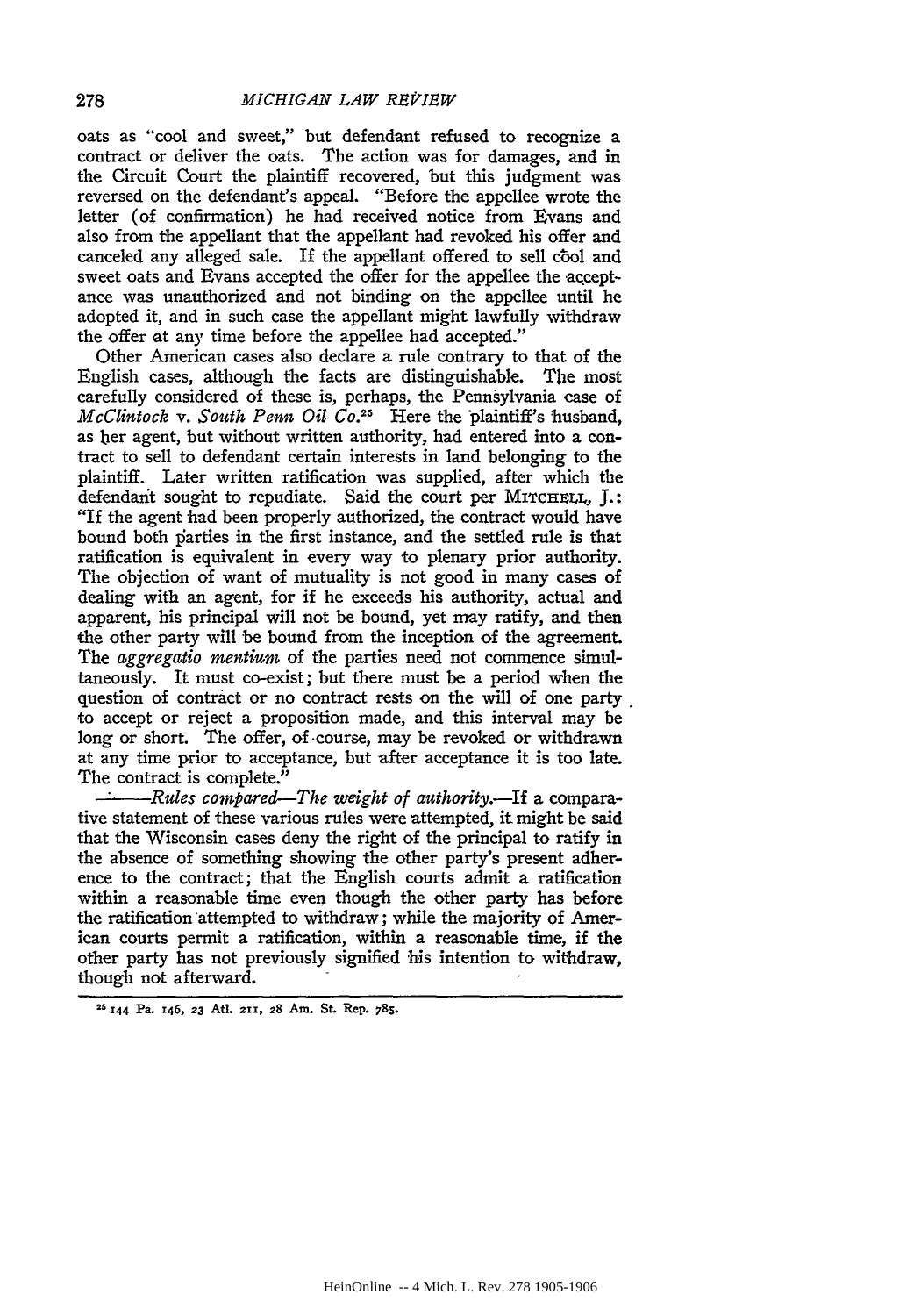Neither of these rules is entirely satisfactory. The Wisconsin rule seems to the writer fundamentally sound, though it perhaps gives too little effect to the growing doctrine of ratification. The English rule is certainly questionable. for the reason already stated, among others, that it puts a person who makes an offer to an agent in a worse position than though he had made it directly to the principal. The other American rule ignores the consideration that the other party may be refraining from a withdrawal when he would be glad to withdraw, only because he supposes he is bound by a valid contract. Perhaps a sufficient answer to the last objection is that if the other party had used due care in the first instance to ascertain the agent's authority, he would not have made the contract; and that in most cases if he has been deceived by the agent as to the existence of his authority, he has a remedy against the agent for any loss thereby sustained.

The latter American rule, however, seems open to fewest objections and is likely to prevail. It may, perhaps, be stated thus: Where one assuming to be agent but without authority has negotiated a contract for the alleged principal, the latter may ratify the act and enforce the contract against the other party where he so ratifies within a reasonable time and before the other party has signified his withdrawal from the negotiation.

The English courts would of course sustain the rule thus far, though they carry it a step further.

*Applications of the rule.-Under* the application of this rule, the principal may ratify and enforce contracts for the sale or purchase or leasing of real or personal property,<sup>26</sup> the furnishing of material,<sup>27</sup> the performance of labor, and the like.

*-Ratification by insured of insurance effected for his benefit..* -Within the operation of the general rule also would come the case of the ratification **by** the insured of insurance effected for his benefit. That this might be done had been held **by** the English courts long before the difficult questions involved in *Bolton Partners v. Lanibert* had presented themselves,<sup>28</sup> and this holding had been followed in the United States.29 It is difficult to imagine a case wherein the fast and loose character of the principal's obligation, or his range

**<sup>2</sup> <sup>8</sup> McClintock v. South Penn** Oil **Co., 144 Pa. 146, 23 At.** 211, **28 Am. St. Rep. 785; Clews v. Jamieson, 182 U. S. 461; Soames v. Spencer, i Dowl. & R. 32; Hammond v. Hannin,** 21 **Mich. 374,** 4 **Am. Rep. 490; Citizens' Gas** Co. **v. Wakefield, 16! Mass. 432.**

<sup>27</sup>New **England** Monument **Co.x. Johnson, x44 Pa. 61,** 22 **AtL 974. <sup>2</sup> 1Hagedorn v.** Oliverson, **2 M. & S. 485; Routh** *v.* **Thompson, 13 East 274;** Lacena **v. Crauford,** r **Taunt, 325;** Williams **v.** North China **Ins. Co.,** i **C. P. Div. 757.**

**<sup>2</sup>Finney v.** Fairhaven Insurance **Co.,** *s* **Met. (Mass.)** 192, **38** *Am.* **Dec. 397; Oliver <sup>v</sup>'. Mutual** Commercial Ins. **Co.,** 2 **Curtis 277; Insurance Co. v'. Chase, S** Wall. **(U. S.)** *509;* **Snow v'. Carr, 61 Ala. 363;** Miltenberger **v. Beacom, 9 Pa. St. 198; Watkins v'. Durand, i Port. (Ala.)** 251.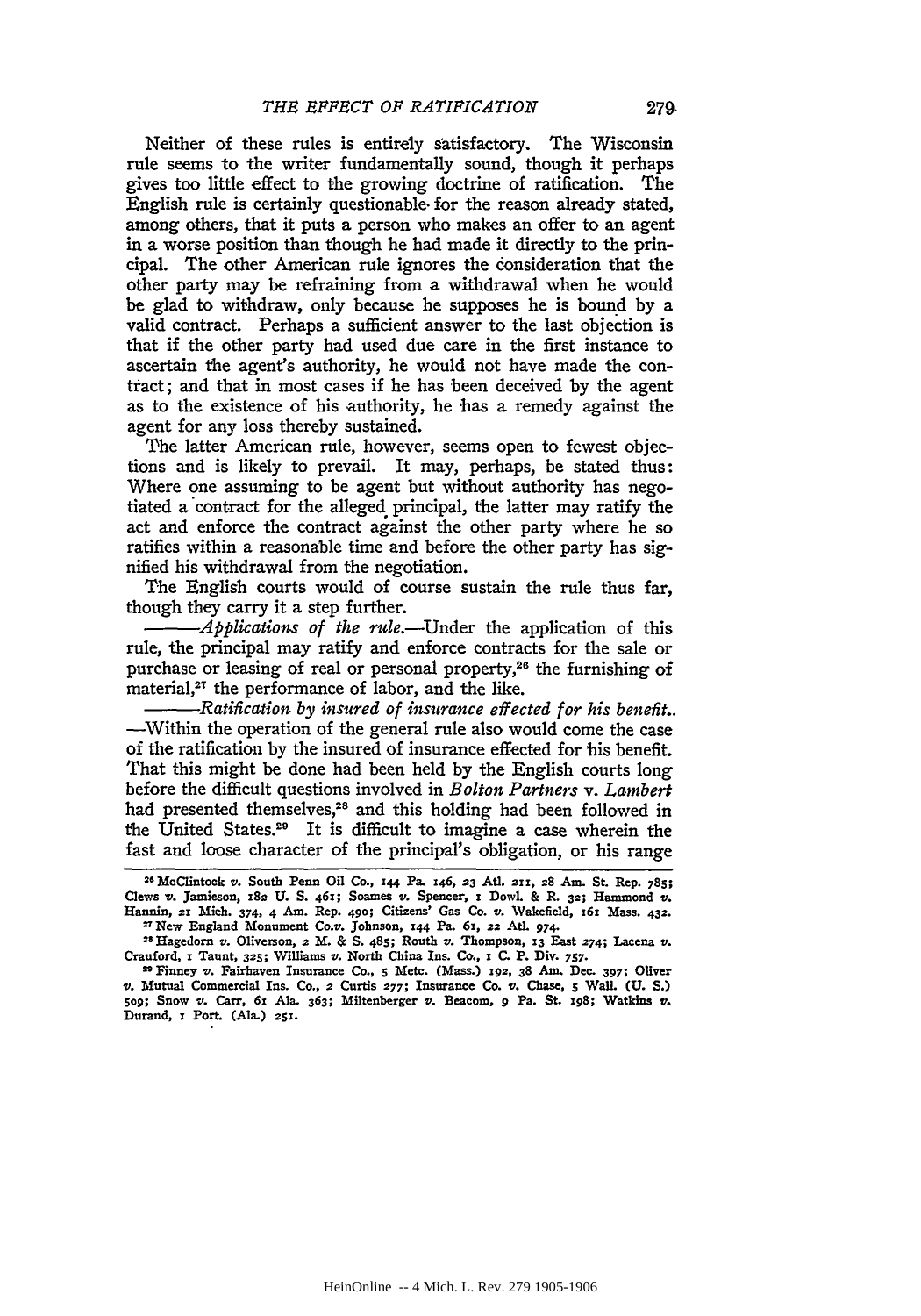of speculation whether to ratify or not, could be more clearly illustrated. If no loss occurs he may ignore the contract and escape liability for the premium; if a loss happens, he may ratify and enforce the contract. As against the agent he may ratify even after payment. 30

The case is exceptional also in the fact that ratification after loss enables the principal to do by ratification what he could not then himself do directly, namely, insure lost property; and a strong effort was made some years ago in the English courts to induce a reconsideration of the cases holding that it may be done, but it was declared that these cases were .much too strong and of too long standing to be overruled.<sup>31</sup>

It has been said, however, that the principal's right of ratification is, where the assumed agent was a mere volunteer, subject to the latter's power to surrender and cancel the policy before ratification takes place.<sup>82</sup>

And where it was expressly stipulated that a life insurance policy should not take effect until the advance premium thereon should be paid in the lifetime of the person whose life was insured, it was held that a payment of the premium in his lifetime by an unauthorized person could not be ratified by the administrator and beneficiary after his death.<sup>33</sup>

*Defence based on ratification.-The* principal may, of course, base a defence upon his own ratification as well as a cause of action. Thus where an insurance company, whose agent had inserted an unauthorized clause in a policy, had formally ratified the act and undertaken to perform accordingly, it was held that the other party could not afterwards repudiate the transaction on the ground that no contract had really been entered into and recover back the money he had paid upon the policy.<sup>34</sup>

#### *2. In Tort*

The application of the rule in tort cases must necessarily be limited because the cases wherein the principal will seek to enforce rights based upon his ratification of his agent's torts will be very rare. Injuries to rights acquired by ratification may often occur and give rise to action. Thus it has been held that where property acquired for the principal through the unauthorized act of his agent has been

**<sup>10</sup> Snow v. Carr,** 61 **Ala. 363.**

**<sup>&</sup>quot;In** Williams **v. North** China **Ins.** Co., *supra.*

**<sup>=</sup>** Stillwell **v.** Staples, *19* **N. Y. 401.**

**<sup>33</sup>**Whiting **v.** Massachusetts **Mut. I. Ins. Co., 129 Mass. 240, 37 Am. Rep. 317. 34 Andrews v. Aetna L.** Ins. **Co., 92 N. Y. 596. See also Cook v. Tullis, 8S U. S. (iB Wall.) 332.**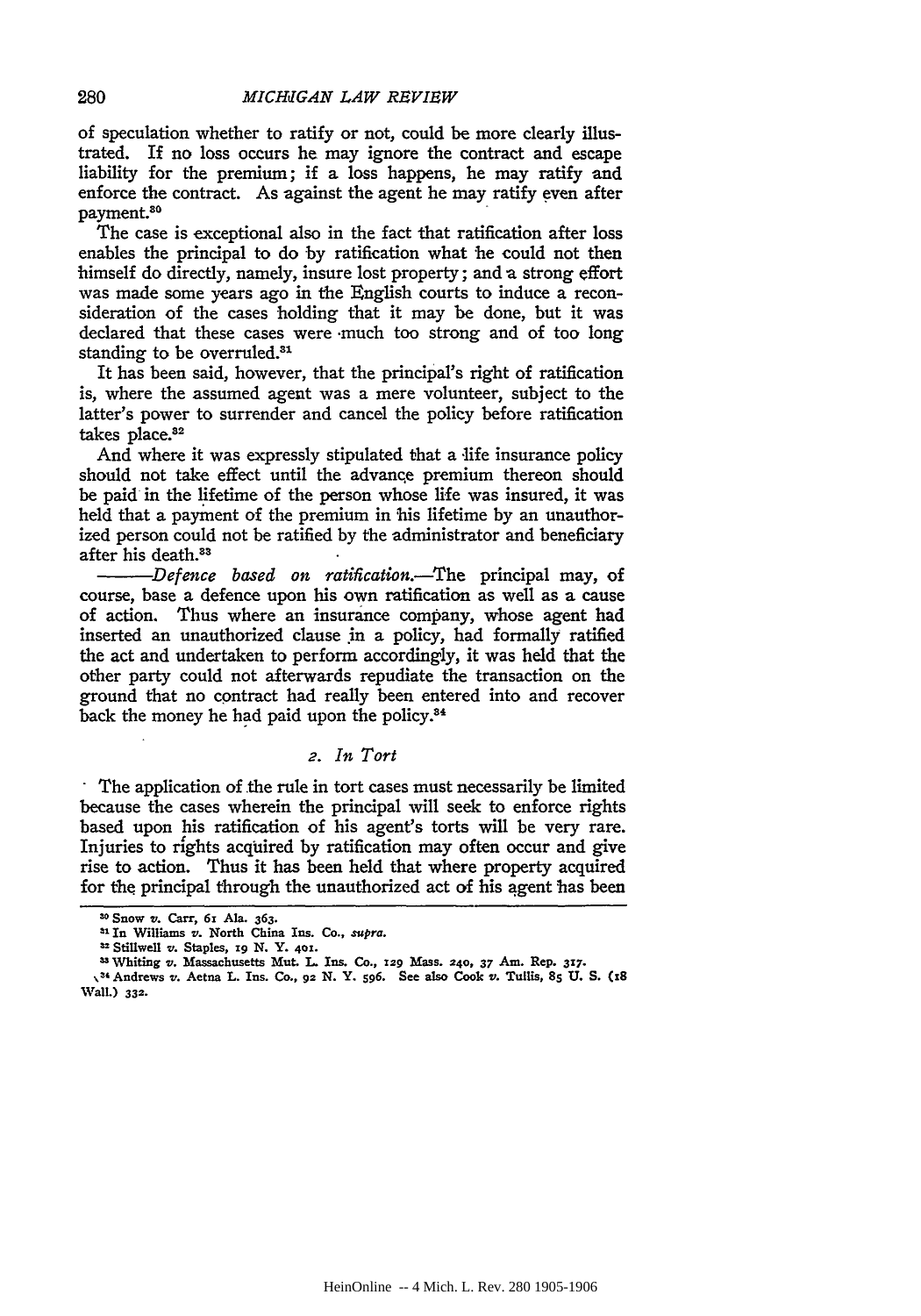converted, the principal may ratify the act and sue for the conver**sion.<sup>85</sup>**The bringing of the action is in itself, it was held, a sufficient ratification.

#### *3. Other Acts Creating Rights or Duties*

In addition to the acts resulting strictly in contract or constituting torts, there is a large class of acts upon which rights may be founded or duties imposed and to which the doctrine of ratification may be applicable. Examples may be suggested in such acts as assignments of causes of action, demands, entries, notices, and the like; and in a number of instances difficult questions will be found presented. The case. of a notice to quit given **by** a person acting as agent but without authority, may be used as an illustration. What is the tenant to do? If he vacates and the giving of the notice is not ratified, he will still be liable for the rent. If he remains and the notice may be ratified, he is remaining at his peril. Judge Story in his work on Agency<sup>36</sup> undertook to state a rule to govern these cases, saying that "where an act is beneficial to the principal and does not create an immediate right to have some other act or duty performed **by** the third person, but amounts simply to the assertion of a right on the part of the principal," the rule giving ratification its retroactive effect is applicable; but when the act done **by** the unauthorized person "would, if atithorized, create a right to have some act or duty performed by a third person, so as to subject him to damages or losses for the non-performance of that act or duty, or would defeat a right or an estate already vested in the latter, there the subsequent ratification or adoption of the unauthorized act **by** the principal will not give validity to it so as to bind such third person to the consequences." This rule has been criticised<sup>87</sup> and can not be regarded as entirely accurate, but it serves to illustrate some of the ideas which must determine the matter. **A** number of cases will throw further light upon it.

*Actions-Ratification of naiithoried bringing.-The* **un**authorized bringing of an action may, it is held, be ratified by the person in whose name and on whose account.jt was brought so as to sustain the action from the beginning.<sup>38</sup>

*-Assignment of cause of action.-So* it has been held that the unauthorized assignment of a cause of action may be ratified

<sup>33</sup>Warder, **etc., Co.** *v.* **Cuthbert, 99 Iowa 681, 68 N. W. 917. See also Smith v. Savin, 69 Hun (N. Y.) 31J.**

**Story on Agency,** §§ **246, 247. Farmers' Loan & Tr. Co. v.** Memphis, **etc., Co., 83 Fed. 870; Wright on Principal .and Agent, p. 75.**

ts **Ancona v. Marks, 7 H. & N. 686; Day** Land **& Cattle Co.** *v.* **State, 68 Tex. 526.**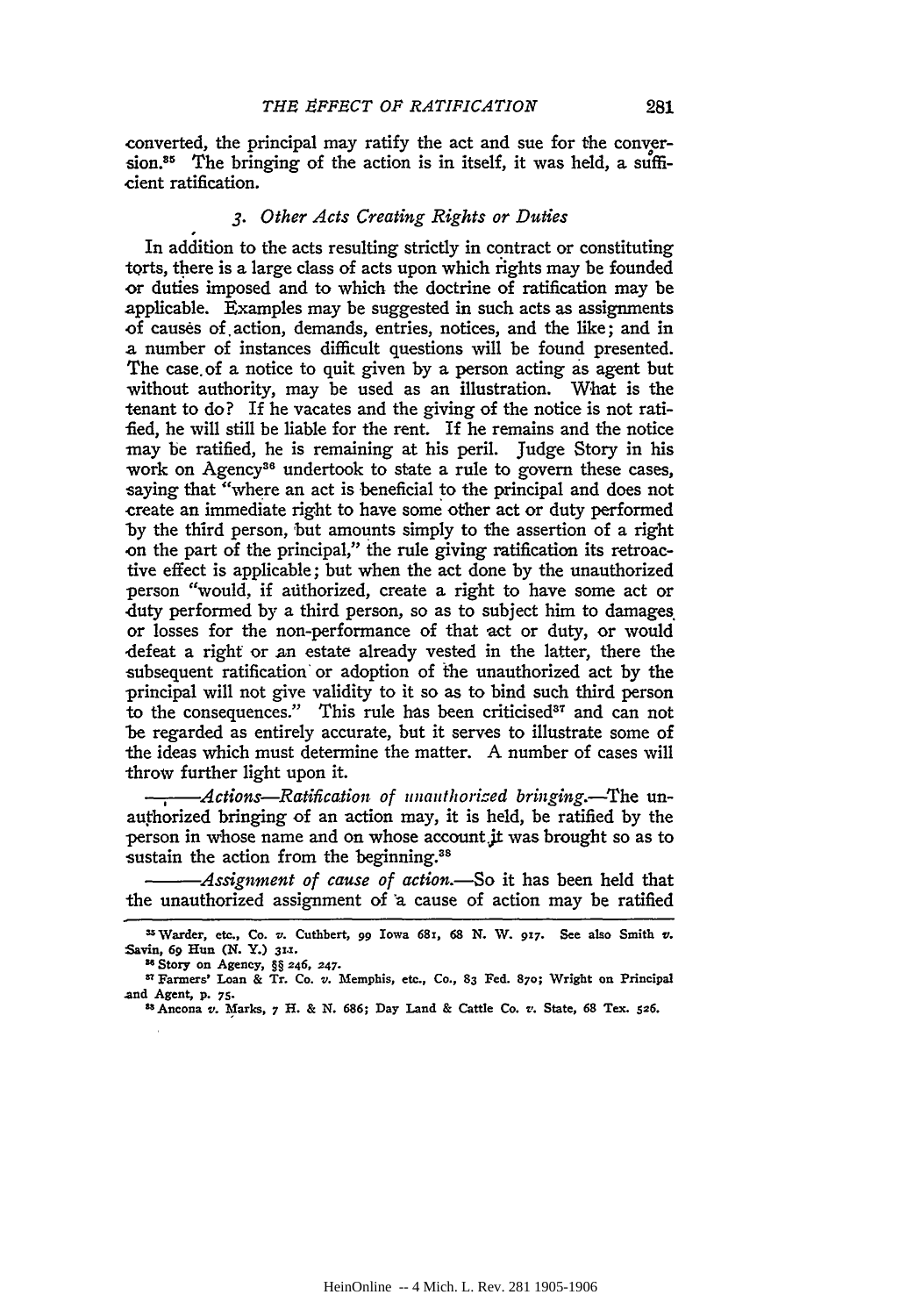after the commencement of the action so as to sustain it,<sup>39</sup> but other courts have denied that the defendant can, by ratification, be thus deprived of his defense that the plaintiff had not, when he sued, a complete cause of action,<sup>40</sup> and the weight of authority seems to be with them.

*Attachment affidavit and bond.-In* reliance upon the rule suggested by Judge Story, it has been held that authority for the making of the affidavit and bond in attachment must be perfect at the time the action is begun, and consequently an unauthorized making could not be made good by subsequent ratification;<sup>41</sup> but the contrary has also been held or assumed in several cases. $42$ 

*Declaration of maturity to accelerate action.-So,* where a bond and mortgage provided that in case of certain defaults the whole amount unpaid might be declared to be immediately due, it was held that such a declaration made without authority might, after suit brought in reliance upon it, be ratified with retroactive effect **;4"** but it may be difficult to reconcile this conclusion with ertain of those referred to in the preceding sections.

*Demand of payment, delivery, etc.-On* the other hand, a demand of payment, delivery of goods, and the like, must, it is held, in order to put the other party in default so as to sustain an action against him, be made **by** a person who has then authority to make the demand so that it may safely be complied with, and such a demand made by an unauthorized person will not sustain an action. A ratification of it by adopting it and basing an action upon it, is not enough.<sup>44</sup>

*Notice of abandonment.-So* it was held that notice of abandonment under a marine policy could be made only by some one then authorized so that it might safely be relied upon, and it was said that a subsequent ratification would not avail.<sup>45</sup>

**a" Ancona v. Marks,** *supra;* **Persons v. McKibben, 5 Ind. 26r, 61** *Am.* **Dec. 88; Marr V. Plummer, 3 Greeni. (Me.) 73.**

**4"Wittenbrock v. Belmer,** *57* **Cal.** *x2;* **Read v. Buffum, 79 Cal.** *77,* 12 **Am. St. Rep. 131; Dingley v.** McDonald, **124 Cal. 682,** *157* **Pac. 574; Graham v. Williams, x'4 Ga. 716, 40 S. E.** *79o.* **See also Fiske v. Holmes, 41 Me. 44x; Powell** v. **Henry, 96 Ala. 42, XX So. 311.**

4 **Grove v. Harvey, x2 Rob. (La.)** 21.

**4Bank v. Conrey, 28 Miss. 667; Mandel v. Peet, x8 Ark. 236; Hutchinson** *v.* **Smith, 86 Mich. 145, 48** *N.* W. **xogo; Palmer v. Seligman, 77 Mich. 30S.**

**"Farmers' Loan & Trust Co.** v. **Memphis, etc., R. Co., (C. C.) 83 Fed. Rep. 870.**

**'4Solomons v. Dawes, x Esp. 83; Coore v. Callaway, x Esp. xis; Coles v.** Bell, **i Camp. 478, note. See also Freeman v. Boynton, 7 Mass. 483. In Seguin v. Peterson, 45 Vt. 255,** *x2* **Am. Rep. 194, a demand by the** wife **for the return of money spent by her boy for pipes and tobacco was held to sustain a subsequent action by the** father **though** the **court attached emphasis to** the **peculiar relation of** the **mother and to the fact that defendant had recognized her authority by returning** a **part.**

**"Per CROMPrON, J., in Jardine v. Leathley, 3 B. & S. 700.**